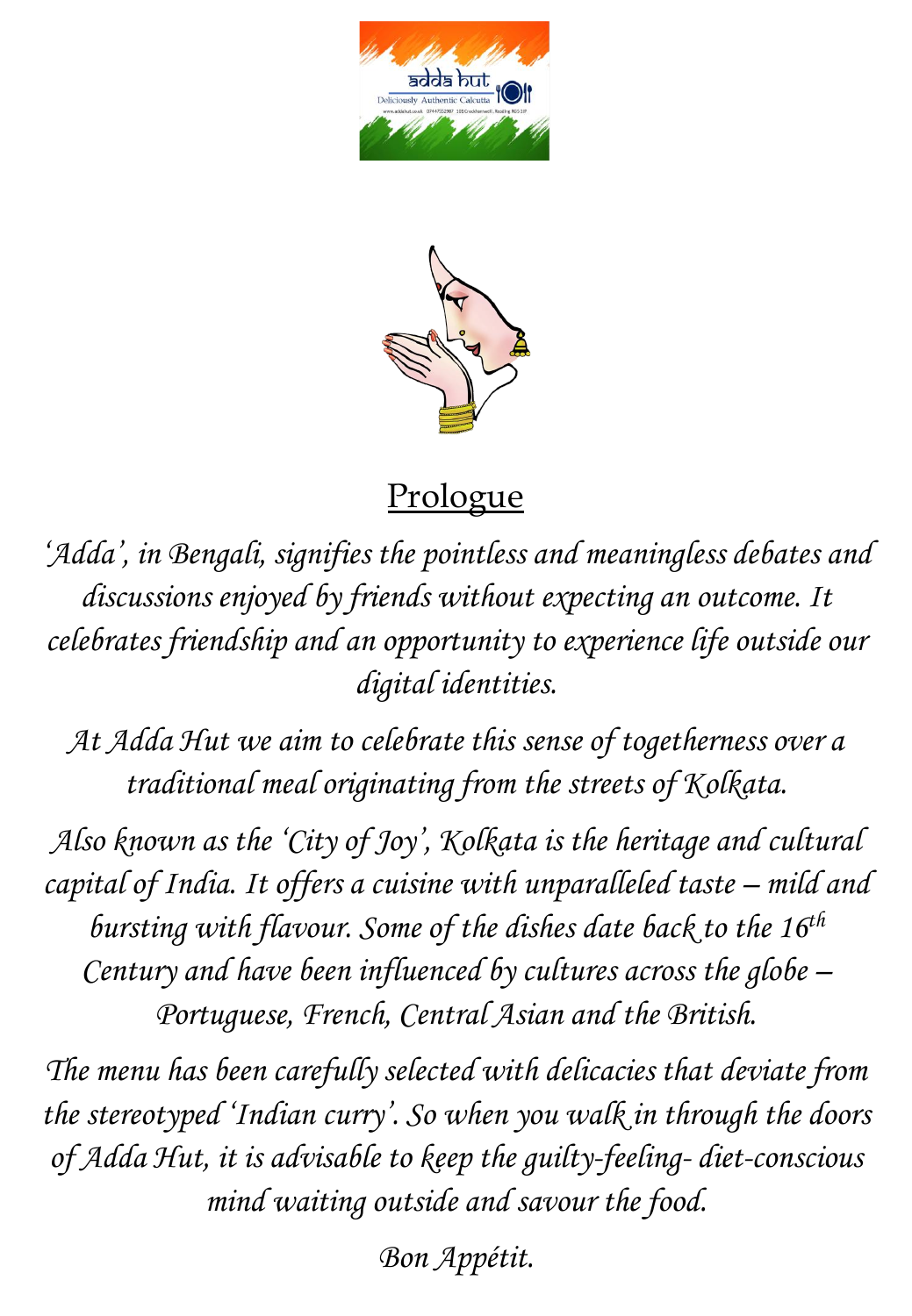

adda but

[www.addahut.co.uk](http://www.addahut.co.uk/) 101 Crockhamwell Road, Reading RG5 3JP Opening Hours : Tues – Sat : 12-3 PM and 6-10 PM Sun : 12-3 PM



We do not charge any corkage fees.

## **Please Note**

All reservations are valid for a window of 2 hours .

A discretionary service charge of 10% will be added to the bill

**FOR FOOD ALLERGIES and INTOLERANCES Kindly speak to our staff about the ingredients before placing your order. Thank you.**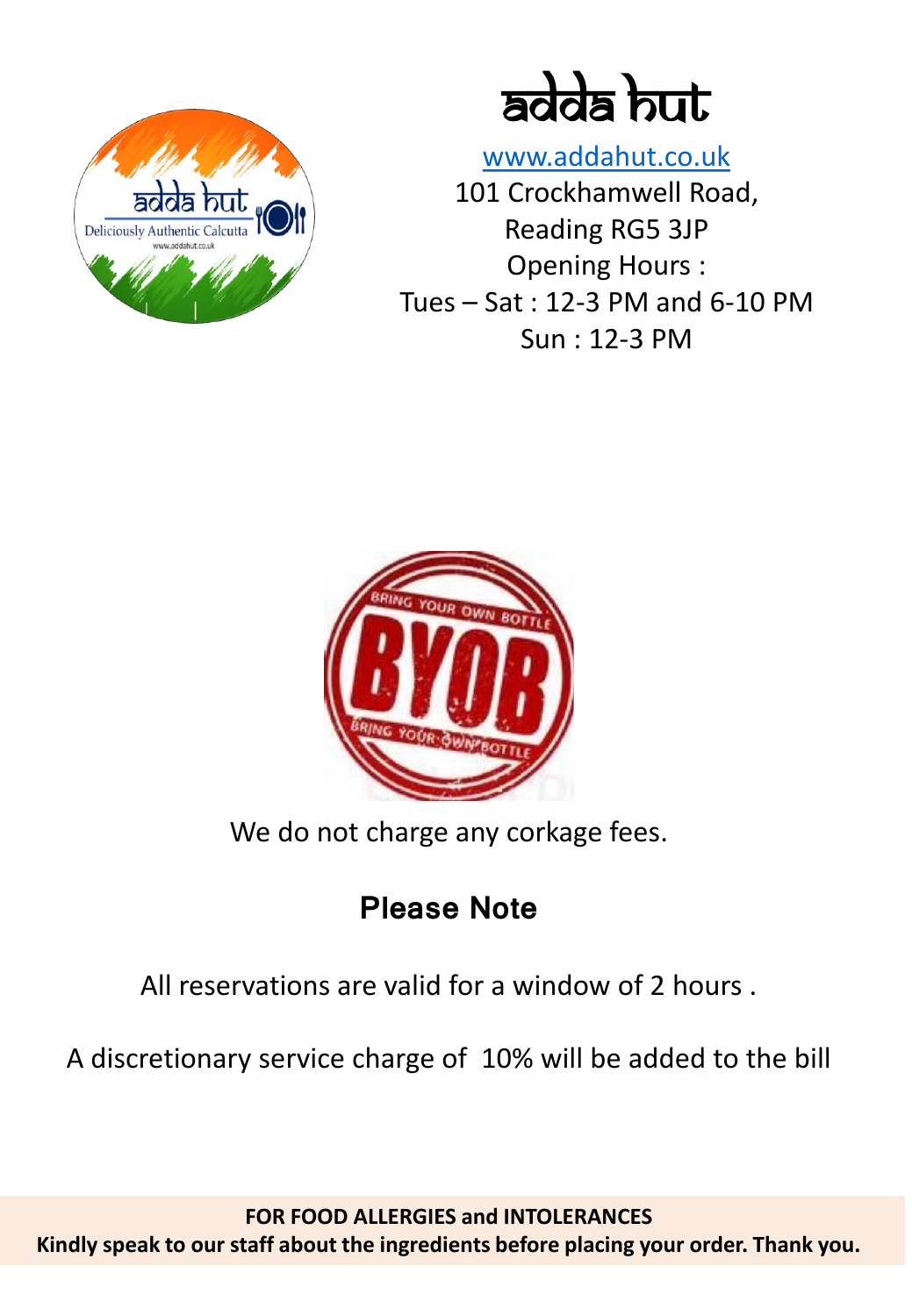# **Calcutta Street Food**

| A1             | Calcutta Fish Fry (2)<br>G               | Fillet of white fish marinated with traditional spices and<br>coated with golden breadcrumb. Served with homemade<br>mustard sauce. An All time favourite. | £5.95  |  |  |  |  |
|----------------|------------------------------------------|------------------------------------------------------------------------------------------------------------------------------------------------------------|--------|--|--|--|--|
| A2             | Chicken Pakora                           |                                                                                                                                                            | £5.95  |  |  |  |  |
| A <sub>3</sub> | Lentil Pakora<br>V, VG                   | Choice of deep fried Lentil/ Chicken / Fish nibbles mixed<br>with a spicy coating.                                                                         | £4.95  |  |  |  |  |
| A4             | Fish Pakora                              |                                                                                                                                                            | £5.95  |  |  |  |  |
| A <sub>5</sub> | Mutton Chop (2)<br>G                     | Choice of Vegetable / Mutton Chop (Croquettes) - Savoury<br>Mince coated in golden breadcrumb                                                              | £5.95  |  |  |  |  |
| A <sub>6</sub> | Vegetable Chop (2)<br>V, VG, G, N        |                                                                                                                                                            | £4.95  |  |  |  |  |
| A7             | Papri Chaat<br>VG, G,D                   | Crispy fried flour crackers (Papri) topped with a sweet and<br>tangy mix of yogurt and spices                                                              | £4.95  |  |  |  |  |
| A8             | Topshe Fish Fry (3)                      | Fried battered exotic Topshe Fish, native to Asian waters,<br>served with a traditional mustard sauce (Contains bones)                                     | £7.95  |  |  |  |  |
| A <sub>9</sub> | Adda Chilli Veg<br><b>V,VG</b>           | Mashed Vegetable balls cooked in a spicy home made sauce<br>and sautéd with bell peppers                                                                   | £5.95  |  |  |  |  |
|                | <b>Calcutta Biryani</b>                  |                                                                                                                                                            |        |  |  |  |  |
|                |                                          |                                                                                                                                                            |        |  |  |  |  |
| <b>B1</b>      | Calcutta Chicken Biryani<br>D            | The Awadhi style biryani is light and flavoursome and                                                                                                      | £8.95  |  |  |  |  |
| <b>B2</b>      | Calcutta Mutton Biryani<br>D             | cooked with tenderised chicken / mutton, Potato and Egg<br>and served with Raita                                                                           | £10.95 |  |  |  |  |
|                |                                          | <b>Rice and Bread</b>                                                                                                                                      |        |  |  |  |  |
| C1             | <b>Steamed Rice</b><br>V,VG              | <b>Steamed Basmati Rice</b>                                                                                                                                | £2.95  |  |  |  |  |
| C <sub>2</sub> | Bengali Pulao<br>V,VG, N                 | Mildly sweet and flavoured rice cooked with dry fruits and<br>tempered with Ghee (clarified butter)                                                        | £4.95  |  |  |  |  |
| C <sub>3</sub> | Homestyle Paratha (2)<br>V, VG, G        | Indian layered flat bread                                                                                                                                  | £2.95  |  |  |  |  |
| C <sub>4</sub> | Luchi (5)<br>V, VG, G                    | Deep fried fluffy bread. The fairer version is arguably tastier than<br>puri.                                                                              | £3.95  |  |  |  |  |
| C <sub>5</sub> | Koraishuti (Peas) Kachori (3)<br>V.VG, G | Fluffy bread with a savoury Peas filling                                                                                                                   | £4.95  |  |  |  |  |

| VG Vegetarian V Vegan G Gluten N Nuts D Dairy M Mustard C Crustaceans |  |  |  |  |  |  |  |
|-----------------------------------------------------------------------|--|--|--|--|--|--|--|
|-----------------------------------------------------------------------|--|--|--|--|--|--|--|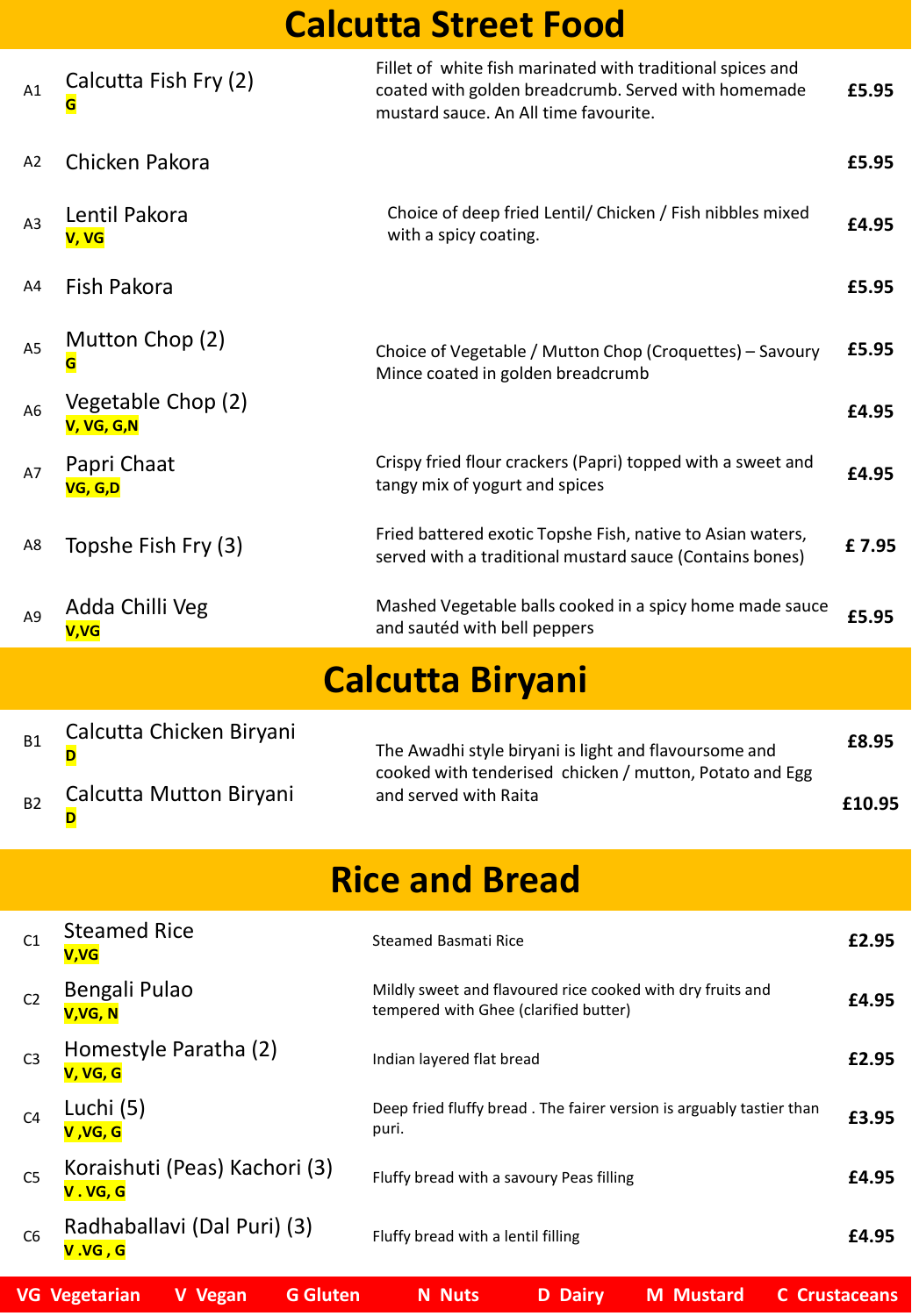# **Non Vegetarian Mains**

| N1             | <b>Mutton Kosha</b><br>D                | Slow cooked on the bone Mutton in a thick spicy gravy. An all<br>time favourite.                                            | £9.95  |
|----------------|-----------------------------------------|-----------------------------------------------------------------------------------------------------------------------------|--------|
| N <sub>2</sub> | <b>Mutton Rezala (Boneless)</b><br>D, N | Mild and flavourful boneless Mutton curry cooked with Yogurt<br>and Cashew.                                                 | £9.95  |
| N <sub>3</sub> | Tawa Mutton Curry (Boneless)<br>D       | Boneless mutton cooked in a thick spicy gravy on a frying pan<br>(Tawa)                                                     | £10.95 |
| N4             | Chicken Kosha                           | Slow cooked chicken on the bone in a traditional sauce.                                                                     | £8.95  |
| N5             | <b>Chicken Curry (Boneless)</b>         | Boneless chicken cooked in a spicy gravy and garnished with<br>roasted spices.                                              | £8.95  |
| N <sub>6</sub> | Shorshe Posto Chingri (Prawn)<br>C, M   | Exotic Super jumbo prawns cooked with exotic spices cooked<br>with mustard and poppy seeds. Best enjoyed with Steamed rice. | £11.95 |
| N7             | Prawn Malai Curry<br><b>C, N, D</b>     | Exotic Super jumbo freshwater prawns cooked in coconut milk<br>and flavoured with spices                                    | £12.95 |
| N8             | <b>Bhetki Paturi</b><br>M,D             | Baked exotic Bhetki fish fillet wrapped in a banana leaf and<br>cooked in a mustard sauce                                   | £10.95 |
| N9             | Rui Kalia                               | Sweet water Rui fish cooked in a spicy ginger and garlic paste.<br><b>Contains Bones</b>                                    | £8.95  |
| N10            | <b>Bhetki Kalia</b>                     | Exotic Bhetki Fish Fillet cooked in a traditional gravy                                                                     | £10.95 |
| N11            | Pabda Jhal<br>M, D                      | Delicate sweet water fish cooked in a mustard gravy.<br>Contains bones.                                                     | £11.95 |
| N12            | <b>Bhapa Ilish</b><br>M,D               | The ultimate Hilsa fish delicacy of the Bengali cuisine. Contains<br>bones.                                                 | £11.95 |

# **Drinks and Sides**

|                | <b>VG Vegetarian</b><br><b>G</b> Gluten<br>V Vegan | <b>Nuts</b><br>D<br><b>Dairy</b><br><b>M</b> Mustard<br>'N.          | <b>Crustaceans</b> |
|----------------|----------------------------------------------------|----------------------------------------------------------------------|--------------------|
| S7             | <b>Soft Drinks</b>                                 | <b>Choice of Soft Drinks</b>                                         | £1.95              |
| S <sub>6</sub> | Poppadom (3)<br>V,VG                               | Three Poppadoms                                                      | £1.95              |
| S <sub>5</sub> | Lassi (Mango / Salted / Sweet)<br>D                | Yogurt drink tempered with fresh mint, roasted cumin and pepper      | £2.95              |
| S <sub>4</sub> | Amshotto Tomato Chutney<br>N                       | Traditional sweets chutney made from sun dried mango and<br>tomatoes | £2.95              |
| S <sub>3</sub> | Green Salad                                        | Green Salad portion with cucumber, tomato and onions                 | £2.95              |
| S <sub>2</sub> | Jhuri Alu Bhaja<br>N                               | Fried grated potato tempered with peanuts and curry leaves           | £2.95              |
| S <sub>1</sub> | Raita<br>D                                         | Yogurt dip tempered with fresh mint, roasted cumin and pepper        | £1.95              |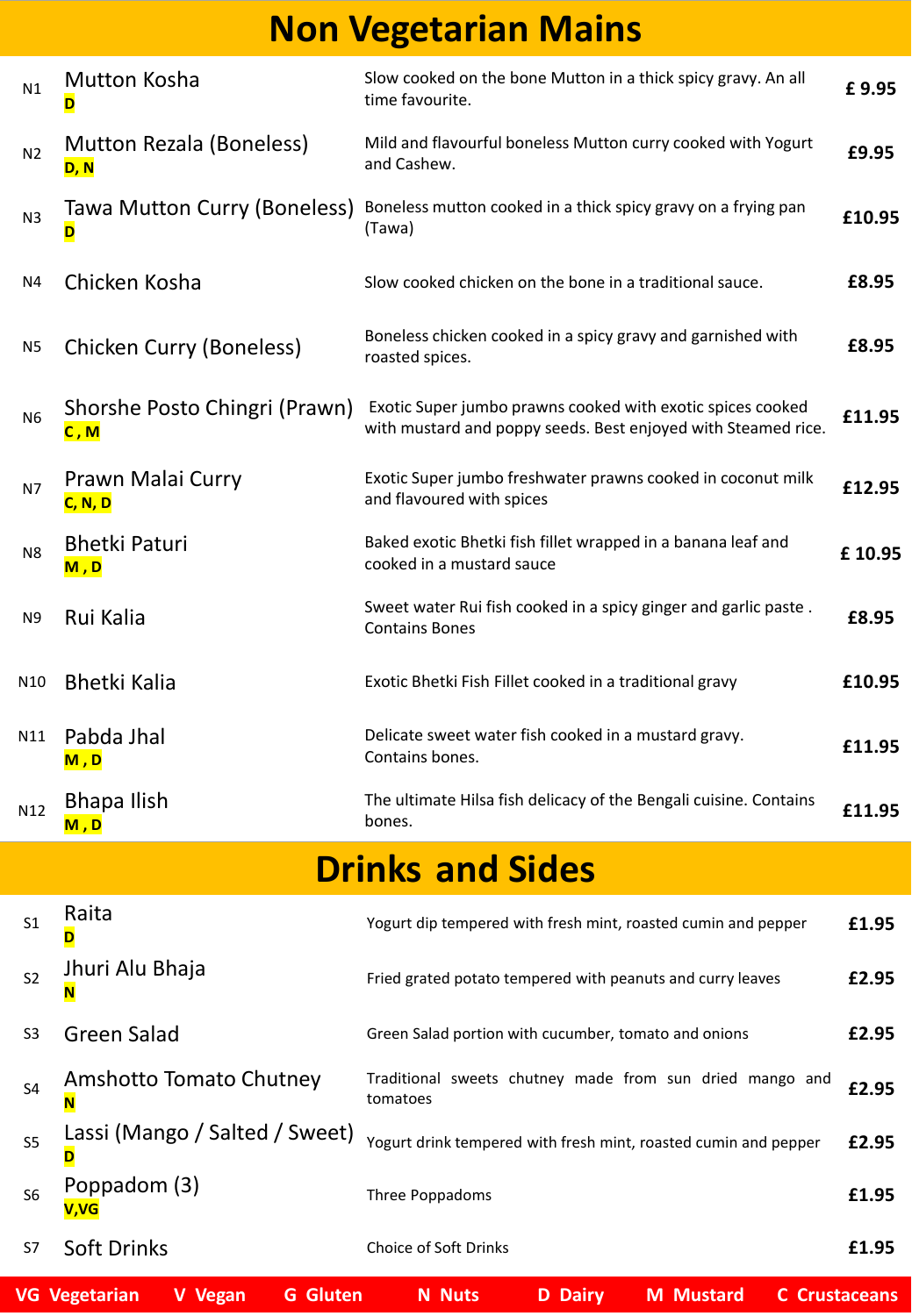# **Vegetarian sides (Mains + £2)**

| V1             | <b>Bhaja Moong Dal</b><br>V,VG, N     | Sautéd Yellow Split Lentils tempered with spices. A comfort<br>food.                           | £5.95 |
|----------------|---------------------------------------|------------------------------------------------------------------------------------------------|-------|
| V <sub>2</sub> | Cholar (Split Pea) Dal<br>V,VG        | Yellow Lentils cooked in a Bengali style . Topped with coconut<br>and best enjoyed with Luchi. | £5.95 |
| V3             | Kadhai Paneer<br>VG, D                | Cottage Cheese served with bell peppers and cooked with<br>freshly ground Indian spices        | £6.95 |
| V <sub>4</sub> | Kashmiri Alur (Potato) Dom<br>VG, N   | Sautéd Potatoes cooked in a thick gravy. Best enjoyed with<br>Luchi, Paratha.                  | £5.95 |
| V <sub>5</sub> | Paneer Butter Masala<br>VG, D         | Cubes of cottage cheese cooked with butter in a rich creamy<br>sauce                           | £6.95 |
| V <sub>6</sub> | Dhoka r Dalna (Lentil shapes)<br>V,VG | Fried Lentil Shapes cooked in a mild tasty thick gravy.                                        | £6.95 |
| V <sub>7</sub> | Fulkopi r (Cauliflower) Dalna<br>V,VG | Cauliflower and Peas cooked with a traditional gravy<br>tempered with Indian spices            | £5.95 |
| V8             | Doi Begun (Aubergine)<br>V, N, D      | Fried Aubergine cooked in a yogurt gravy and finished with<br>traditional spices               | £5.95 |
| V <sub>9</sub> | Vegetable Jalfrezi<br>V,VG, N         | Seasonal vegetables cooked in traditional Jalfrezi gravy<br>(Contains nuts)                    | £6.95 |
| V10            | Dim er (Egg) Dalna<br>V, VG           | Traditional Egg curry cooked in a Bengali style                                                | £7.95 |

# **Desserts**

| M1             | Mishti Doi (Sweetened Yogurt) | Baked sweet yogurt. A delicacy on its own right.                                 | £3.95 |
|----------------|-------------------------------|----------------------------------------------------------------------------------|-------|
| M <sub>2</sub> | Rossogolla (2)                | The dearest of Bengali desserts. Spongy cottage cheese<br>dipped in sugar syrup. | £2.95 |
| M <sub>3</sub> | Gulab Jamun (2)               | Fried dough balls with milk solids dipped in sugary syrup                        | £2.95 |
| M4             | Chanar Payesh                 | Cottage cheese balls in a saffron infused milk                                   | £3.95 |
| M <sub>5</sub> | Calcutta Fusion               | Hot Gulab Jamun served with vanilla ice cream and garnished<br>with saffron      | £3.95 |
| M <sub>6</sub> | Malai Chom Chom (2)           | Cottage cheese dumplings in evaporated milk                                      | £3.95 |

| VG Vegetarian V Vegan G Gluten N Nuts D Dairy M Mustard C Crustaceans |  |  |  |
|-----------------------------------------------------------------------|--|--|--|
|                                                                       |  |  |  |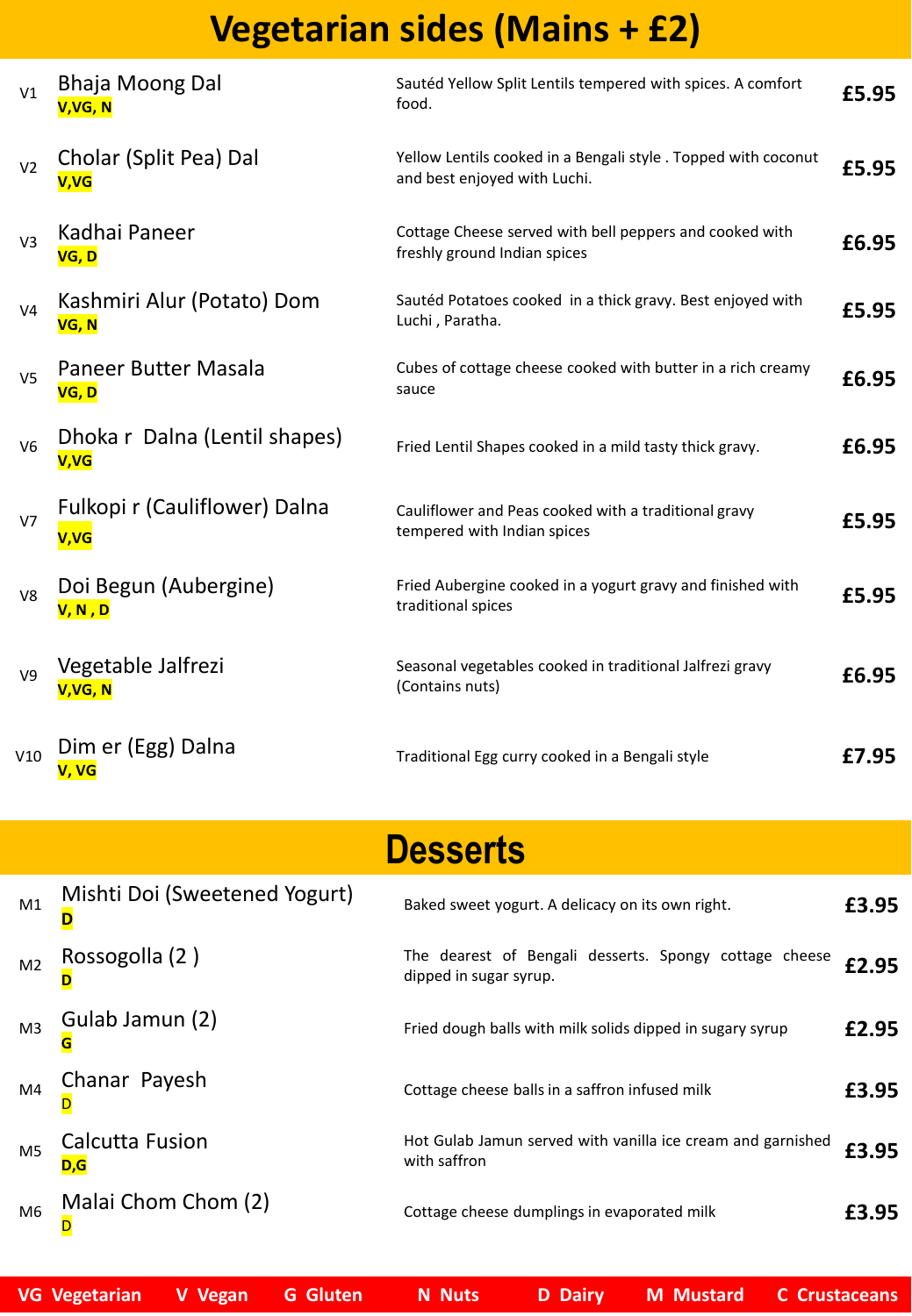### **Adda Kids Menu**

#### **£6.95 per Kid**

#### **Mains (Choose One) Rice / Bread Options** (Choose One)

Cholar Dal | Moong Dal (Mild)|Paneer Butter Masala Chicken curry (Mild) | Fish Curry(Mild)

Luchi (3) | Bengali Pulao Steam Rice | Homestyle Paratha (2)

**Extras** 

Chips **£ 2.95** Fruit Juice **£ 1.95**

### **Calcutta Vegetarian Set Menu**

#### **£ 15.95 per person**

#### Choose any Starter

Vegetable chop | Lentil Pakora | Papri chat | Adda Chilli Veg

### Choose any 2 mains

Kadhai Paneer | Paneer Butter Masala Doi Begun (Aubergine) | Fulkopi (Cauliflower) curry | Vegetable Jalfrezi Bhaja Moong Dal / Chola (Chana Dal ) | Dhoka r Dalna

#### Choose a portion of Rice / Bread

Luchi (5) | Bengali Pulao | Steam Rice or Homestyle Paratha (2)

#### Choose any one dessert

Mishti Doi| Rosogolla| Gulab Jamun| Chanar Payesh | Malai Chom Dhokar

### **Calcutta Vegan Set Menu**

#### **£ 15.95 per person**

#### Choose any Starter

Vegetable chop | Lentil Pakora | Adda Chilli Veg

#### Choose 2 Mains

Fulkopi (Cauliflower) curry | Vegetable Jalfrezi Bhaja Moong Dal / Chola (Chana Dal ) | Dhoka r Dalna

#### Choose a portion of Rice / Bread

Luchi (5) / Bengali Pulao / Steam Rice / Homestyle Paratha (2)

#### Choose any one dessert

Gulab Jamun

**FOOD ALLERGIES and INTOLERANCES: Kindly speak to our staff about the ingredients before placing your order. Thank you.**